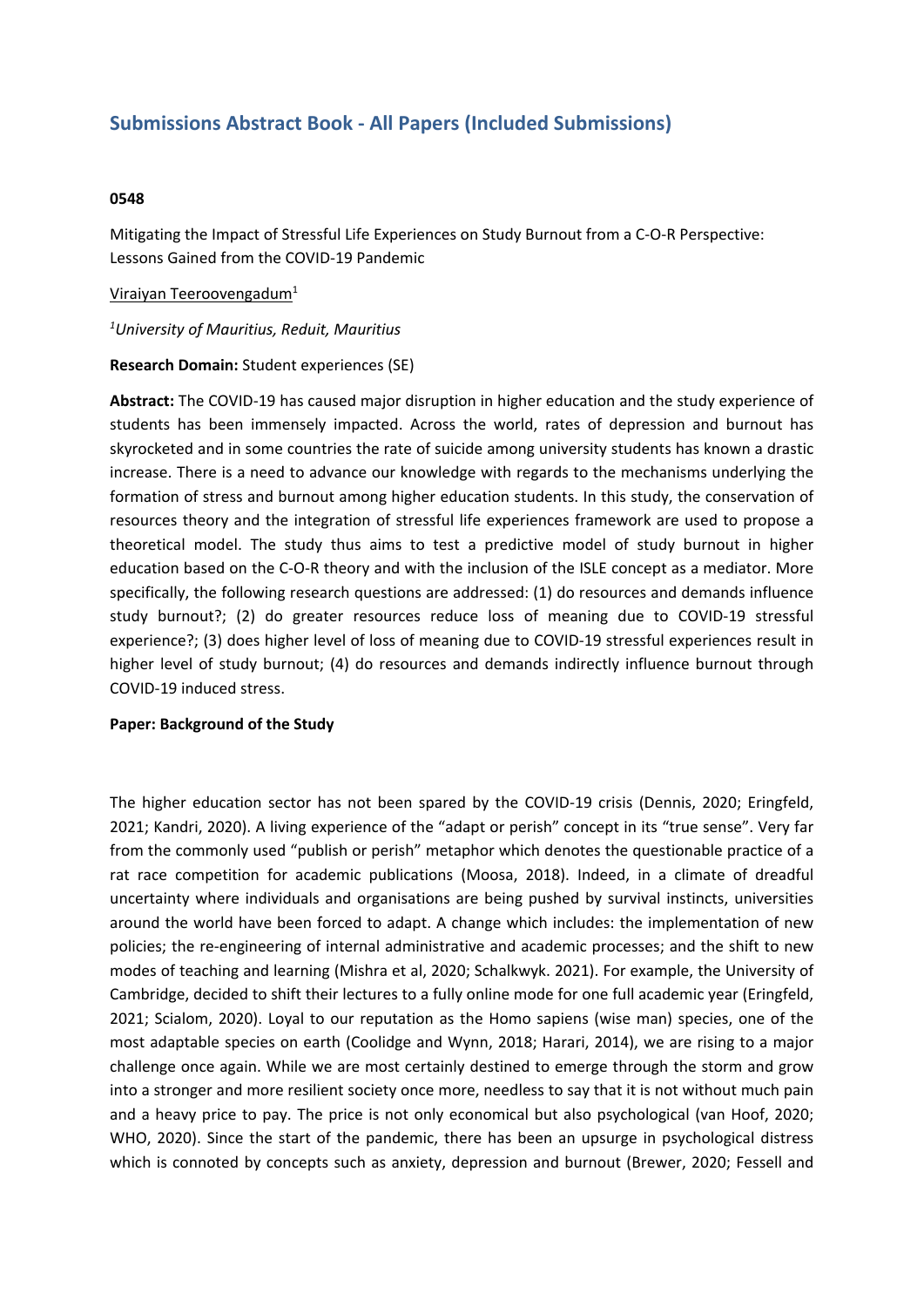Cherniss, 2020). Those adverse psychological impacts are inescapably observed among the stakeholders of higher education (Milliken, 2020; Pope-Ruark, 2020).

This study focuses on one key stakeholder group, the students, who have certainly not been left unharmed by the crisis (Tamrat, 2021; Shaw, 2020). During and in the aftermath of the COVID-19 crisis, students have been in <sup>a</sup> precarious situation and be severely impacted psychologically by the array of emergency actions taken by their higher education institutions and severe alterations to their university experience (Blackall, 2020; Murphy, 2020). It is essential to better understand the mechanisms causing burnout among students in the aftermath of the COVID-19 crisis and develop strategies to mitigate the risk of students falling trap to burnout. Knowledge about the latter is not only important to the context of the present pandemic but would also help in being better prepared for future pandemics. Stressful life experiences such as the COVID-19 event, has been shown to have varying psychological impacts on individuals. The concept of integration of stressful life experiences (ISLE), provides <sup>a</sup> sound theoretical basis to understand the mechanism underlying the psychological impact of events such as the COVID-19 pandemic. This study aims to contribute in building knowledge which can help us to minimize collective pain in times of crises similar to the present COVID-19 crisis, more specifically it focuses on finding ways of minimizing induced stress and burnout among higher education students.

Kurzgesagt (in <sup>a</sup> nutshell), this study aims to test <sup>a</sup> predictive model of study burnout in higher education based on the C-O-R theory and with the inclusion of the ISLE concept as <sup>a</sup> mediator. More specifically, the following research questions are addressed: (1) do resources and demands influence study burnout?; (2) do greater resources reduce loss of meaning due to COVID-19 stressful experience?; (3) does higher level of loss of meaning due to COVID-19 stressful experiences result in higher level of study burnout; (4) do resources and demands indirectly influence burnout through COVID-19 induced stress. Given that the main focus of the study is on the predictive power of the explanatory variables, we make use of the PLS-SEM technique which is best suited for predictive studies.

## **Results and Implications**

The empirical results provide us with the following seven key findings: (1) on average students experience <sup>a</sup> relatively high level of burnout as indicated by <sup>a</sup> score 60 out of 100; (2) there is <sup>a</sup> high variation in the level of integration of the stress caused by the COVID-19 event among students, that is, some students cope much better than others; (3) the structural model results demonstrate high in-sample and out-of-sample predictive relevance; (4) only one dimension of ISLE namely, footing in the world has <sup>a</sup> significant and substantial effect on study burnout; (5) the exogenous predictors having the larger effects on study burnout are study load and self-efficacy; (6) Social support is also <sup>a</sup> significant predictor of study burnout but lecturer support should be given more attention given its much lower performance score. Those findings provide the basis for key theoretical advancements and recommendations for practice in the field.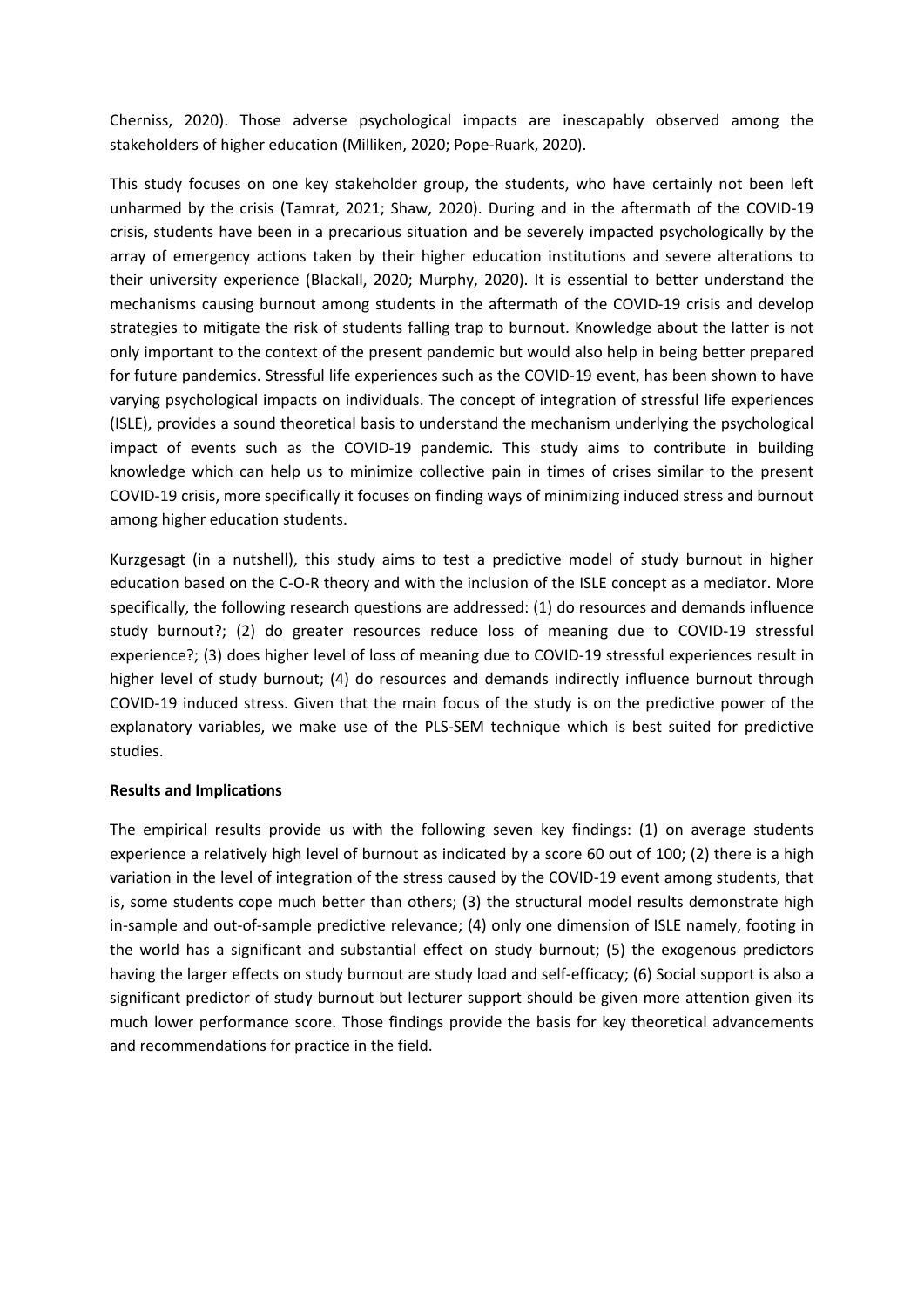#### **References:**





Agasisti. T. and Soncin, M. (2021) Higher education in troubled times: on the impact of Covid-19 in Italy, **Studies in Higher Education**, 46:1, 86-95, DOI: [10.1080/03075079.2020.1859689](https://doi.org/10.1080/03075079.2020.1859689)

Blackall, M. 2020. "Very, very upsetting: students face tough decisions over university" The Guardian, May 20. [https://www.theguardian.com/education/2020/may/20/very-very-upsetting-students-face-](https://www.theguardian.com/education/2020/may/20/very-very-upsetting-students-face-tough-decisions-over-university)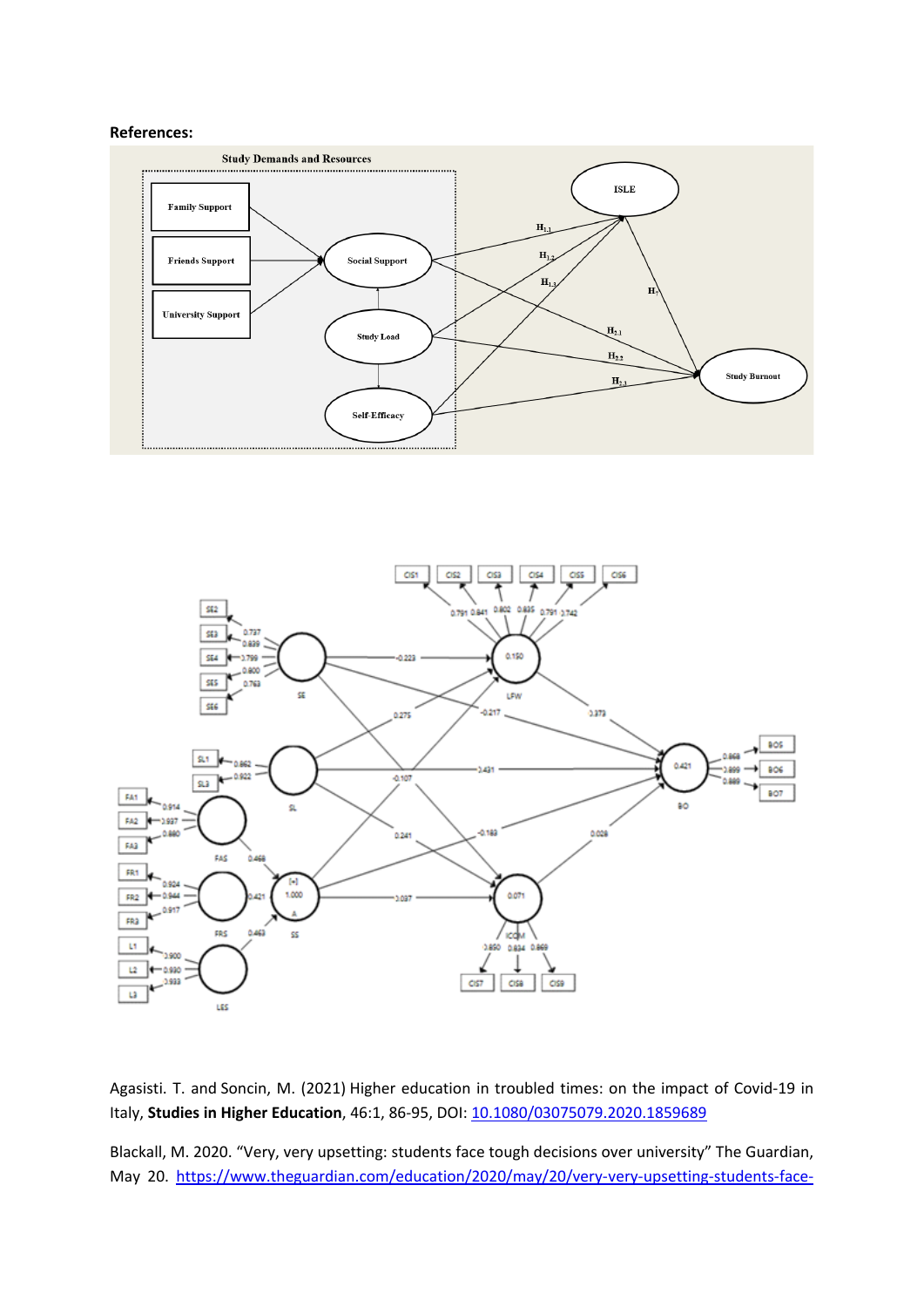#### [tough-decisions-over-university](https://www.theguardian.com/education/2020/may/20/very-very-upsetting-students-face-tough-decisions-over-university)?

Coolidge, F.L. and Wynn, T.G., 2018. The rise of Homo sapiens: The evolution of modern thinking. Oxford University Press.

Cushman, S. and West, R. 2006. "Precursors to College Student Burnout: Developing <sup>a</sup> Typology of Understanding" Qualitative Research Reports in Communication, 7(1), 22-31.

Dennis, M. 2020. How will higher education have changed after COVID-19? University World News,https://www.universityworldnews.com/post.php?story=20200324065639773

Eringfeld, S. (2021) Higher education and its post-coronial future: utopian hopes and dystopian fears at Cambridge University during Covid-19, **Studies in Higher Education**, 46:1, 146- 157, DOI: [10.1080/03075079.2020.1859681](https://doi.org/10.1080/03075079.2020.1859681)

Fessell, D. and Cherniss, C. 2020. "Coronavirus Disease 2019 (COVID-19) and Beyond: Micropractices for Burnout Prevention and Emotional Wellness" **Journal of the American College of Radiology**. In Press. doi: <https://doi.org/10.1016/j.jacr.2020.03.013>.

Freudenberger, H. J. (1974). Staff burn-out. Journal of Social Issues, 30, 159-165.

Gonzalez, T., De La Rubia, M.A., Hincz, K.P., Comas-Lopez, M., Subirats, L., Fort, S. and Sacha, G.M., 2020. Influence of COVID-19 confinement on students' performance in higher education. *PloS one*, *15*(10), p.e0239490

Harari, Y.N. 2014. Sapiens – A Brief History of Humankind. London: Vintage Books.

Kandri, S.E. 2020. "How COVID-19 is driving <sup>a</sup> long-overdue revolution in education" World Economic Forum, May 12. https://www.weforum.org/agenda/2020/05/how-covid-19-is-sparking-a revolutionin-higher-education/

Maslach, C. (1976). Burned-out. **Human Behavior**, 5, 16-22.

Mishra, L., Gupta, T. and Shree, A., 2020. Online teaching-learning in higher education during lockdown period of COVID-19 pandemic. **International Journal of Educational Research Open**, *1*, p.100012.

Moosa, I.A. 2018. Publish or perish: Perceived benefits versus unintended consequences. Edward Elgar Publishing.

Murphy, M.P.A. 2020. "COVID-19 and emergency eLearning: Consequences of the securitization of higher education for post-pandemic pedagogy." Contemporary Security Policy in Press. DOI: 10.1080/13523260.2020.1761749.

Pope-Ruark, R. 2020. "Beating Pandemic Burnout" Inside Higher Ed, April 28. [https://www.insidehighered.com/advice/2020/04/28/advice-faculty-help-them-avoid-burnout](https://www.insidehighered.com/advice/2020/04/28/advice-faculty-help-them-avoid-burnout-during-pandemic-opinion)[during-pandemic-opinion](https://www.insidehighered.com/advice/2020/04/28/advice-faculty-help-them-avoid-burnout-during-pandemic-opinion)

Scialom. M. 2020. "University of Cambridge shifts lectures online for 2020/2021 academic year" Cambridge Independent, May 20. [https://www.cambridgeindependent.co.uk/news/university-of-](https://www.cambridgeindependent.co.uk/news/university-of-cambridge-shifts-lectures-online-for-2020-2021-academic-year-9110336)